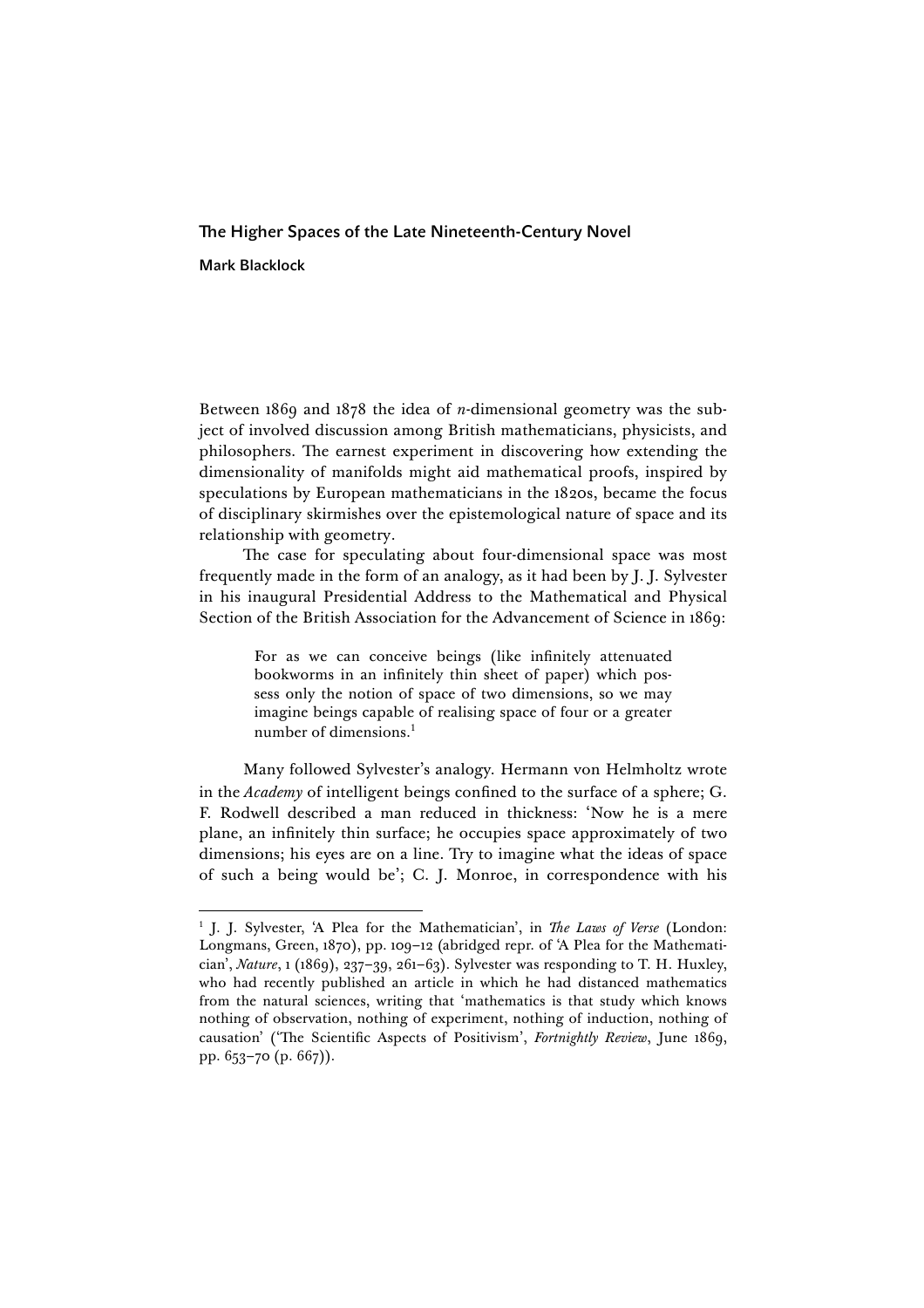friend James Clerk Maxwell, pondered the spatial experience of 'a slimy sheet of cells'.<sup>2</sup> All aimed to think through the experience of limited dimensionality in order to explicate the speculated experience of raised dimensionality.

Others disputed the results produced from such models and argued against the worth of dangerously metaphysical notions in mathematics: R. A. Proctor, the editor of *Science*, described such reasoning as 'geometrically objectionable'; Dutch philosopher J. P. N. Land alerted readers to literary forebears of this mode of thinking dimensionality in Plato's allegory of the cave and Gustav Fechner's story 'Vier Paradoxa', written as Dr Mises, and gave sage warning of the complexities of interdisciplinary work:

> In our wanderings on the border between science and philosophy we are apt to forget that it is impossible to move on both sides of the boundary line at once, and that whoever crosses it shifts his problem as well as his method.3

By the time William Spottiswoode addressed the same British Association audience nine years later, he felt the need to mount a defence of manifold space, which had fallen victim to misapprehension:

> It is not seriously regarded as a reality in the same sense as ordinary space; it is a mode of representation, or a method which, having served its purpose, vanishes from the scene. Like a rainbow, if we try to grasp it, it eludes our very touch; but, like a rainbow, it arises out of real conditions of known and tangible quantities, and if rightly apprehended it is a true and valuable expression of natural laws, and serves a definite purpose in the science of which it forms part.<sup>4</sup>

<u> 1989 - Johann Stein, fransk politik (d. 1989)</u>

<sup>2</sup> Hermann von Helmholtz, 'The Axioms of Geometry', *Academy*, February 1870, pp. 128–31 (p. 129); G. F. Rodwell, 'On Space of Four Dimensions', *Nature*, 8 (1873), 8–9 (p. 9); London, London Metropolitan Archives, MS Monro correspondence, ACC/1063/2109a.

<sup>3</sup> R. A. Proctor, *Familiar Science Studies* (London: Chatto & Windus, 1882), p. 21; J. P. N. Land, 'Kant's Space and Modern Mathematics', *Mind*, 2 (1877), 38–46 (p. 38).

<sup>4</sup> William Spottiswoode, 'Presidential Address', *Report of the Forty-Eighth Meeting of the BAAS Held at Dublin in August 1878* (London: Murray, 1879), pp. 22–23.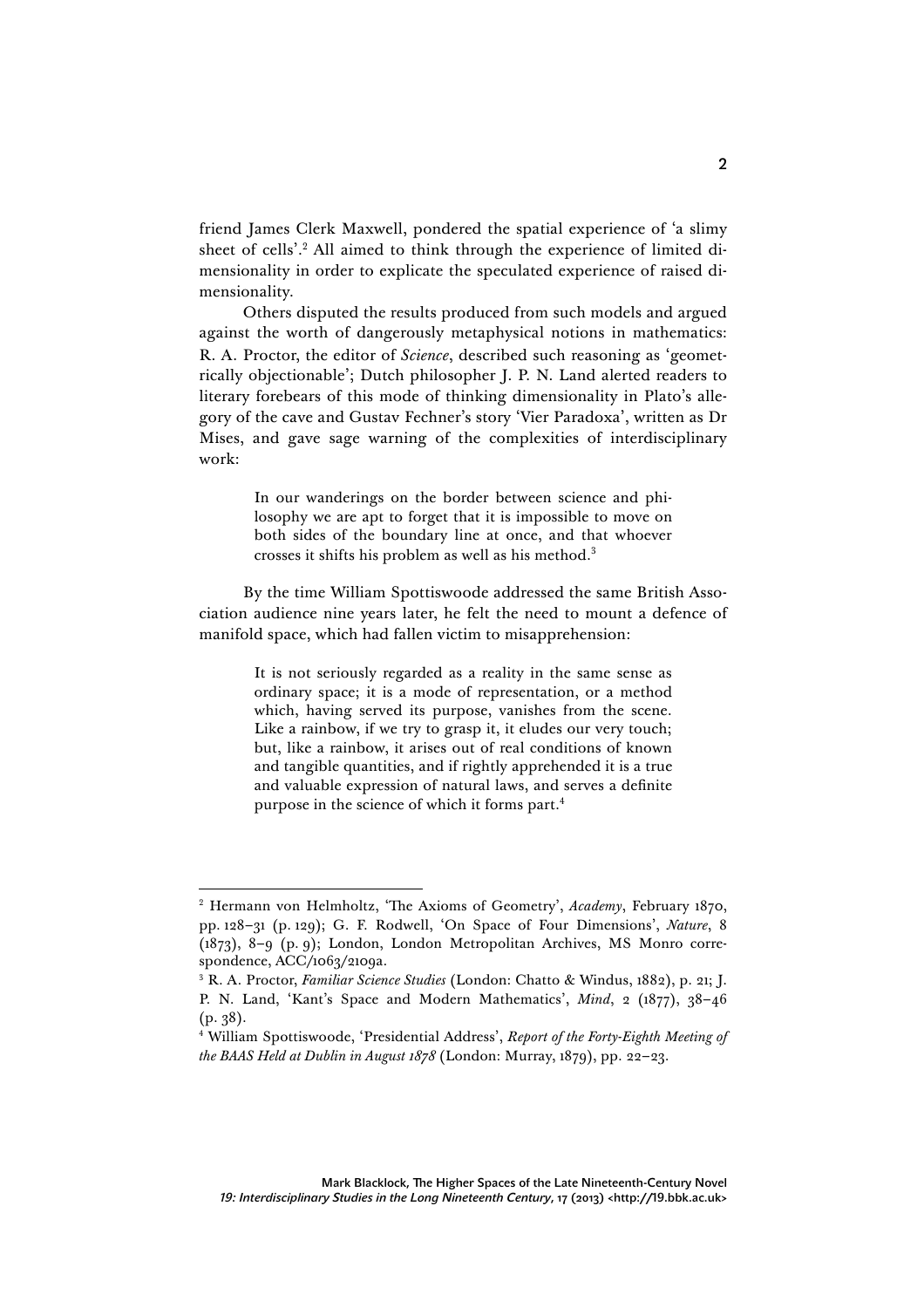Spottiswoode searched for 'a counterpart of this in common life' and suggested perspective drawing and the representation in literature of past, present, and future in one 'common focus':

> Or once more, when space already filled with material substances is mentally peopled with immaterial beings, may not the imagination be regarded as having added a new element to the capacity of space, a fourth dimension of which there is no evidence in experimental fact? (p. 23)

The fourth dimension, the very first of the *n*-dimensions, despite its roots in geometry, a science of reliable replicability and rigidity, of grounded imperial solidity, lent itself immediately to the speculative, the imaginary, and the literary. And so, as a cultural object exceeding scientific discourse, it played out. From the late 1870s, the fourth dimension became the favoured plaything of a series of spiritualists and occultists for whom it promised a scientifically sanctioned escape from the material, and from the early 1880s it nourished literary production in a series of remarkable ways.

The present piece attempts to illuminate literary developments in the light of geometric developments. In the wake of the publication of Sylvester's address in *Nature*, discussion broke out over whether or not the idea of *n*-dimensions violated Kant's notion of space, a discussion that was continued in Hermann von Helmholtz's essays on 'The Axioms of Geometry'. I would like to frame the current argument within this scholarly dispute. It indicates the extent to which Kantian philosophy was the mode in which space was thought in the British academy of the late nineteenth century. This influence stretched well beyond the cloisters of academe. Isobel Armstrong describes Kantian space as 'foundational' for the nineteenth-century novel, underpinning the way in which 'a writer convince[s] us through the abstractions of language that spatial experience created in a text is, by an extraordinary transposition, recognizable, vivid, a lived experience'.5

Armstrong refers to Kant's four propositions of space, as outlined in his inaugural dissertation:

<sup>5</sup> Isobel Armstrong, 'Spaces of the Nineteenth-Century Novel', in *The Cambridge History of Victorian Literature*, ed. by Kate Flint (Cambridge: Cambridge University Press, 2012), pp. 575–97 (p. 575).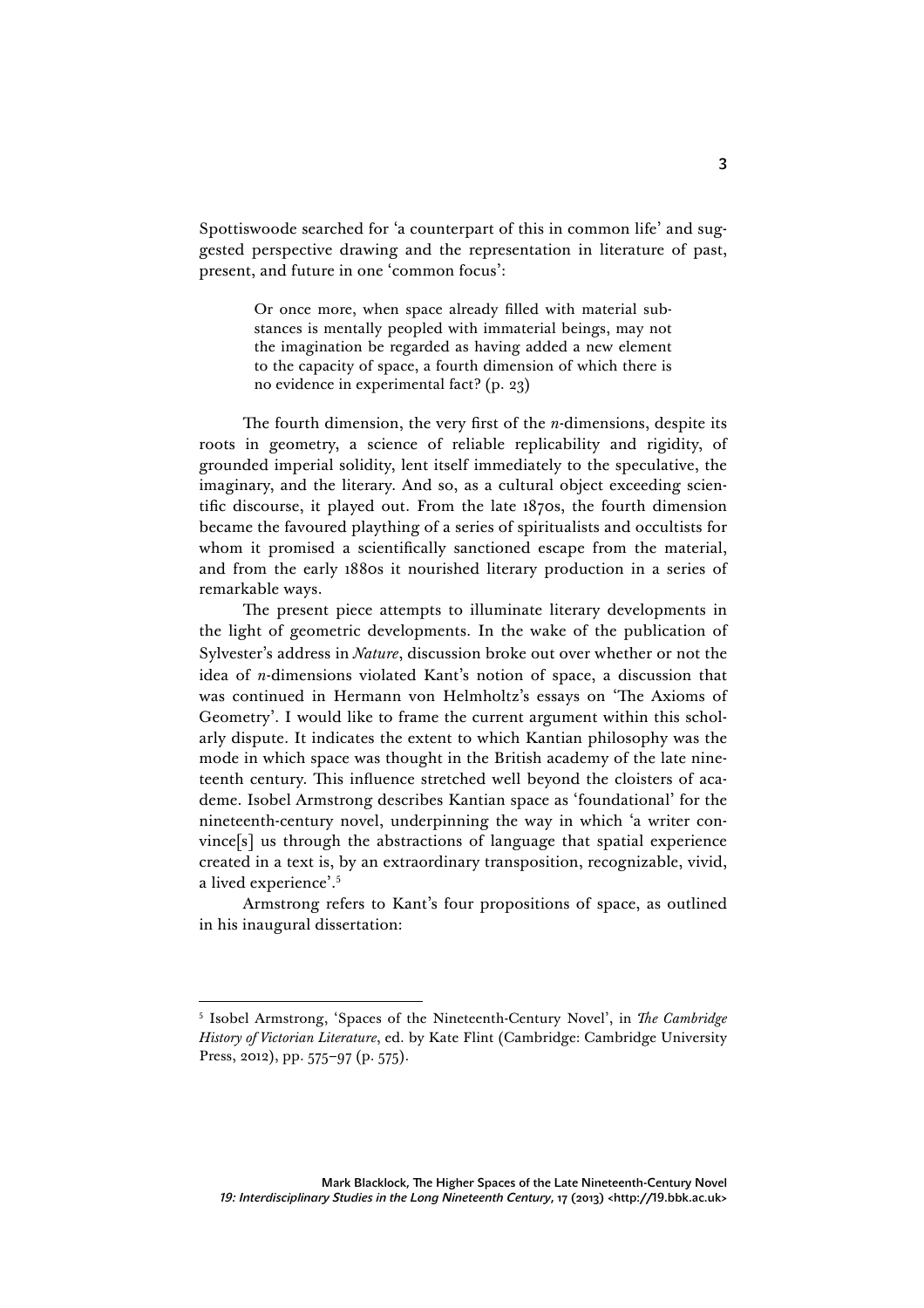A. The concept of space is not abstracted from outer sensations. […] B. The concept of space is a singular representation embracing all things within itself. […] C. The concept of space is a pure intuition. […] D. Space is not something objective and real, nor is it substance, nor an accident, nor a relation; it is, rather, subjective and ideal; it issues from the nature of the mind in accordance with a stable law as a scheme, so to speak, for co-ordinating everything which is sensed externally.6

Armstrong expands: 'Kant added a further element to his spatial thought, the body' (p. 577). In the short essay 'Concerning the Ultimate Ground of the Differentiation of the Directions of Space', Kant began to describe 'an absolute and original space', which was subjective but not reliant upon the senses. He highlighted a shortcoming in Leibniz's *analysis situs*: that it did not distinguish between objects of opposite orientation, considering equilateral triangle A, pointing to the left, exactly the same the same as equilateral triangle B, pointing to the right.

Kant assumed the tri-dimensionality of space: 'Because of its three dimensions, physical space can be thought of as having three planes, which all intersect each other at right angles.<sup>'7</sup> These planes not only defined the body, but also cognition of objects outside of the body. He identified a curiosity with the vertical plane that split the body into left and right: based on subjective physical experience there were objects that were either left-handed or right-handed or rotated clockwise or anticlockwise. Kant identified many such examples: the swirl of hair on the crown of the head, hops growing up a pole, snail shells. He enlisted these naturally occurring objects to prove a point:

> The ground of the complete determination of corporeal form does not depend simply on the relation and position of its parts to each other; it also depends on the reference of that physical form to universal absolute space, as it is conceived by geometers. ('Concerning the Ultimate Ground', p. 369)

<u> 1989 - Johann Stein, fransk politik (d. 1989)</u>

<sup>6</sup> Immanuel Kant, 'On the Form and Principles of the Sensible and the Intelligible World [Inaugural Dissertation]', in *Theoretical Philosophy 1755–1770*, trans. and ed. by David Walford in collaboration with Ralf Meerbote, Cambridge edition of the works of Immanuel Kant (Cambridge: Cambridge University Press, 1992), pp. 373–416 (pp. 395–97).

<sup>7</sup> Immanuel Kant, 'Concerning the Ultimate Ground of the Differentiation of the Directions in Space', in *Theoretical Philosophy 1755–1770*, trans. and ed. by Walford and Meerbote, pp. 361–72 (p. 366).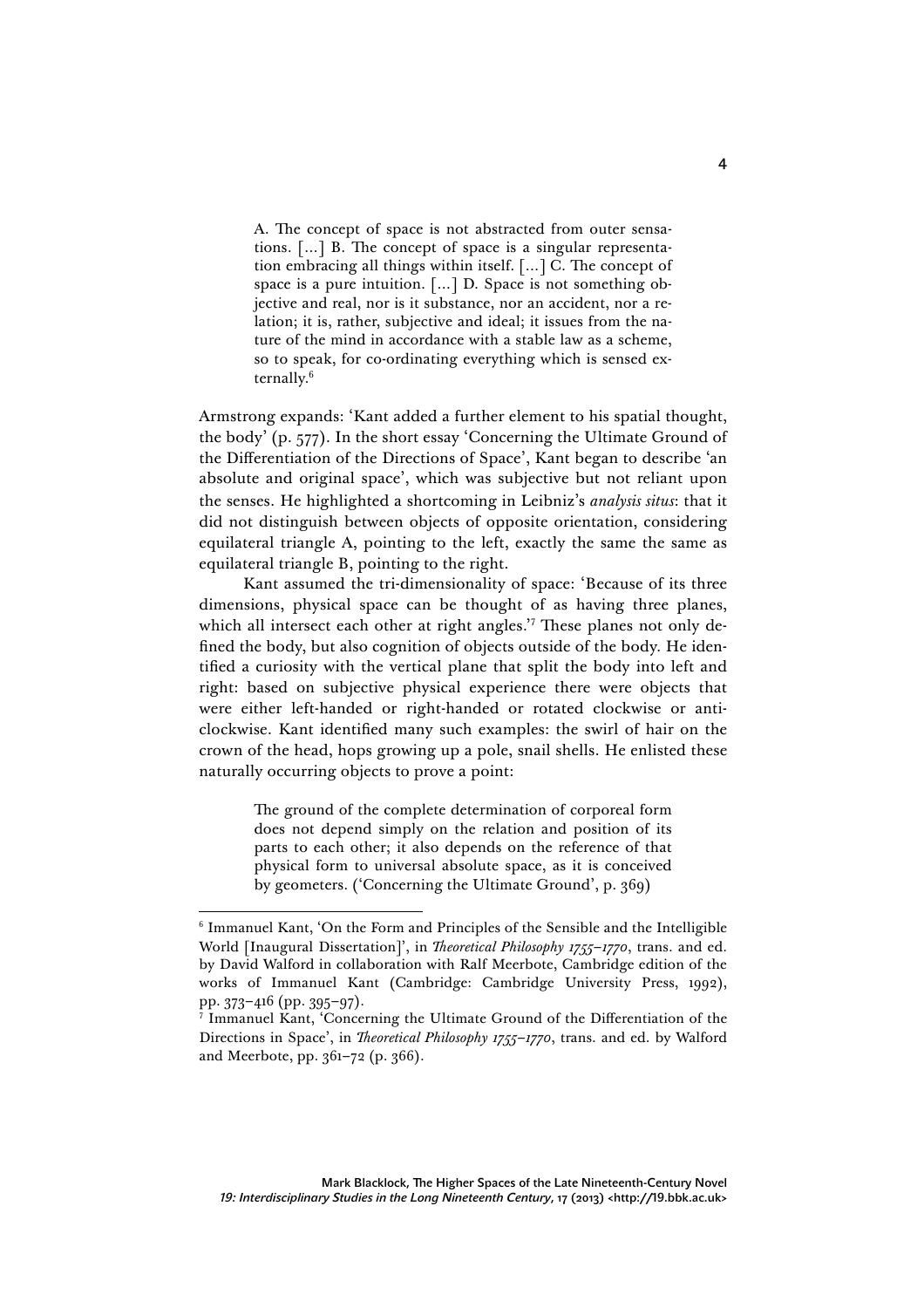Objects, such as right and left hands, which could not be made to occupy the same limited space — 'can be exactly equal and similar, and yet still be so different in themselves that the limits of the one cannot also be the limits of the other'  $(p. 369)$  — he termed 'incongruent counterparts'. These proved that relationality was not between objects but towards a geometric space.

This article begins from these premises, in agreement with the assertion that Kantian space was foundational for the nineteenth-century novel. It shows how the development of ideas surrounding and responding to *n*-dimensional geometry in a variety of cultural contexts in the second half of the nineteenth century complicated key Kantian propositions and, specifically, the idea of incongruent counterparts, thereby encouraging innovative literary responses to a metaphorically reconfigured spatiality. It reads a deliberately esoteric array of fictions concerned with higher space — high- and low-cultural, short- and long-form, generic and literary, *finde-siècle* and early twentieth-century. Focusing on Henry James's theorization of his practice, it argues that the erosion of the foundations of Kantian space nourished modernist literary production at the level of technique.

#### The emergence of the fourth dimension

August Möbius, Professor of Astronomy at the University of Leipzig, had first speculated an *n*-dimensional geometry in a section of his 1827 paper *Der barycentrische Calcul*, entitled 'On Higher Space':

> It seems remarkable that solid figures can have equality and similarity without having coincidence, while always, on the contrary, with figures in a plane of systems of points on a line equality and similarity are bound with coincidence. The reason may be looked for in this, that beyond the solid space of three dimensions there is no other, none of four dimensions [...]. For the coincidence of two equal and similar systems, A, B, C, D, … and A', B', C', D', … in space of three dimensions, in which the points D, E, … and D', E', … lie on opposite sides of the planes ABC and A'B'C', it will be necessary, we must conclude from analogy, that we should be able to let one system make a half revolution in a space of four dimen-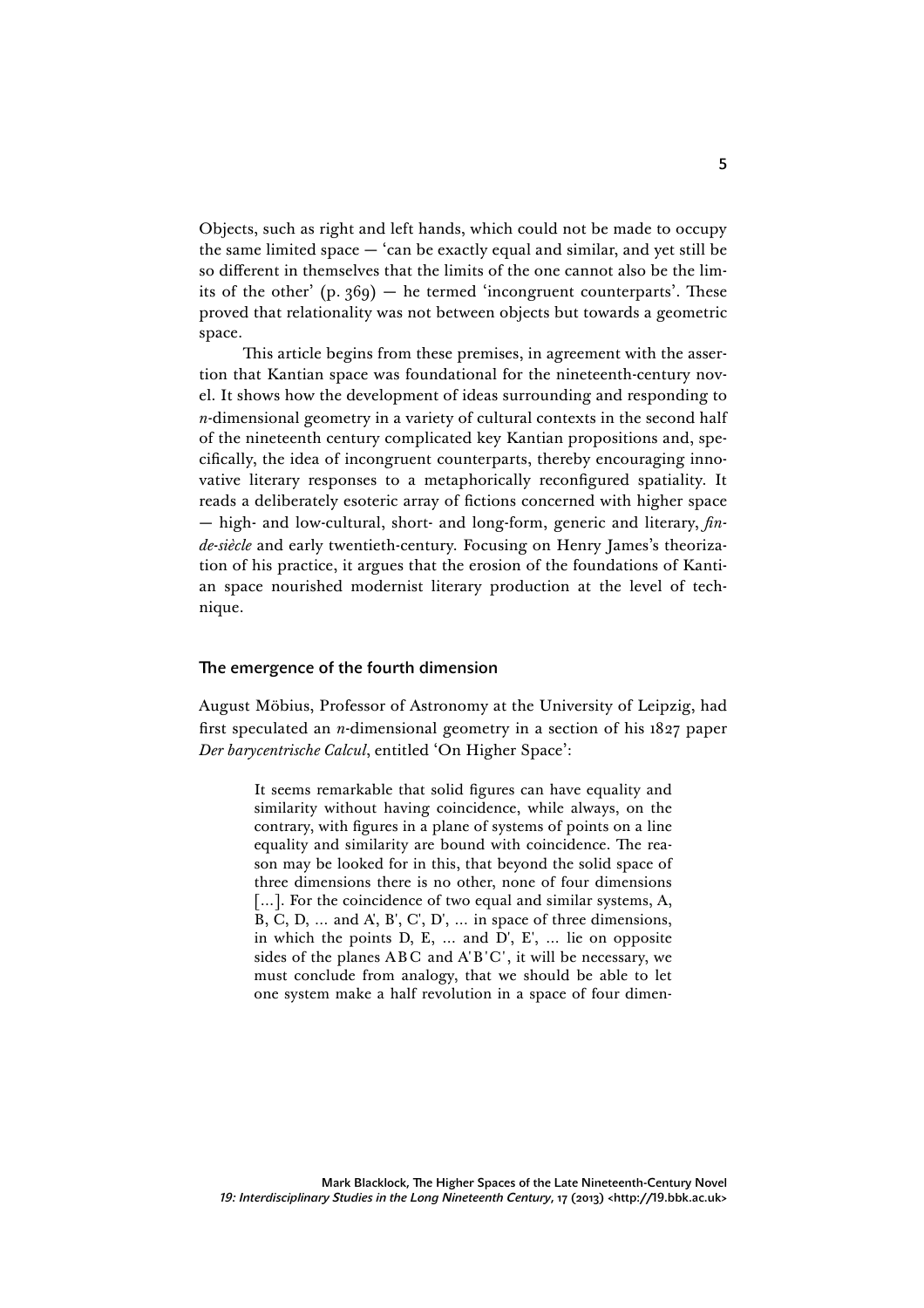sions. But since such a space cannot be thought, so is also coincidence in this case impossible.<sup>8</sup>

Möbius's conclusion that 'such a space cannot be thought' was not entirely accurate: thinking it was precisely what he was doing, albeit as an aside to developing his new technique in calculus. This tangential indication of direction was followed by the British mathematicians George Salmon and Arthur Cayley, who produced a series of papers developing what became *n*-dimensional geometry, but Möbius's gentle suggestions on coincidence, or congruence, had philosophical implications too, questioning Kant's observations on handedness. By indicating that the impossible space of four dimensions would enable the inversion of solid figures, Möbius began to sketch the possibilities for the fourth dimension.

When Simon Newcomb opened the inaugural issue of the *American Journal of Mathematics* with a 'Note on a Class of Transformations which Surfaces May Undergo in Space of More Than Three Dimensions', *n*dimensional geometry was already well established as something useful and practical to mathematicians. Within the frameworks of analytical geometric scenarios that mathematicians knew to be unrepresentative of physical space, results regarding higher-dimensioned space were produced. Newcomb prefaced his projective workings with a description of fourth-dimensional transformations that was clear enough for the lay reader:

> If the material bodies which surround us were placed in a space of more than three dimensions, their kinematic susceptibilities would be increased in a manner which, at first sight, would seem very extraordinary […]. If a fourth dimension were added to space, a closed material surface (or shell) could be turned inside out by simple flexure; without either stretching or tearing.<sup>9</sup>

J. P. N. Land's concerns over disciplinary 'wanderings' proved to be accurate. The features of higher space worked out in a speculative mathematical context soon fired imaginations outside of the mathematical

<sup>8</sup> August Möbius, 'On Higher Space', in *Sourcebook in Mathematics*, ed. by D. E. Smith, trans. by Henry P. Manning (New York: McGraw Hill, 1929), pp. 525–26  $(p. 526)$ .

<sup>&</sup>lt;sup>9</sup> Simon Newcomb, 'Note on a Class of Transformations which Surfaces May Undergo in Space of More Than Three Dimensions', *American Journal of Mathematics*, 1 (1878), 1–4 (p. 1).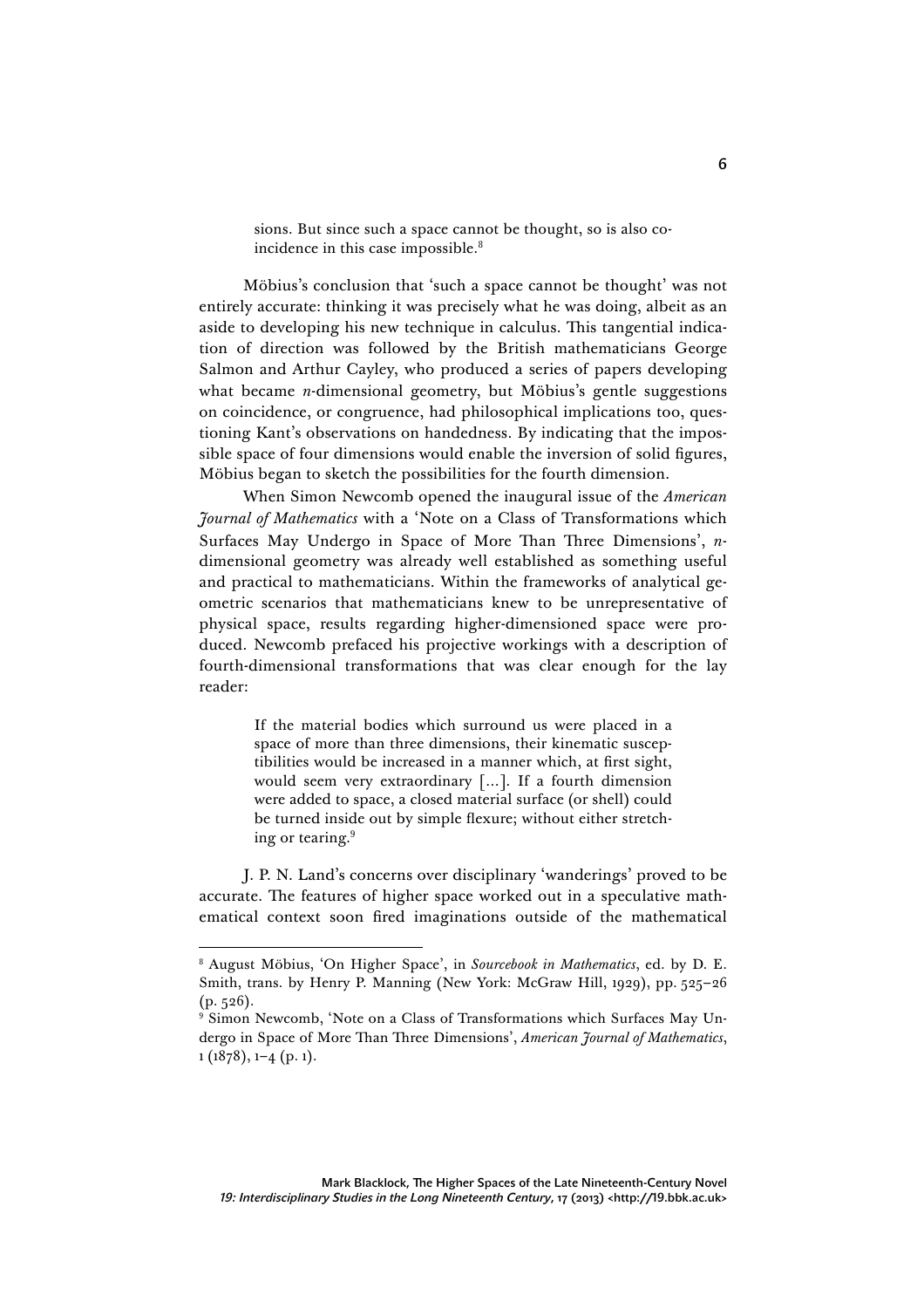academy and a series of catalytic interventions from scholars producing hybrid works dragged *n*-dimensional discourse into turbulent terrains. In 1878 the German astrophysicist Johann Karl Friedrich Zöllner claimed to have demonstrated that seance phenomena could be ascribed to the actions of four-dimensional intelligences by commissioning the production of knots on a sealed cord. Splicing together the abstract 'closed space curves' of Felix Klein's topological work with the material knots of stage conjurors reproduced in seances, Zöllner fused the ideal forms of mathematics with the illusory materials of magicians. His experiments were seized upon by the spiritualist press as lending scientific legitimacy to seance phenomena, with the voguish idea of the fourth dimension the crucially legitimizing concept.

As the passage between domains of thought accelerated, readers and writers failed to identify translations between empirical events, abstract models and the language used to describe them. Analogy was frequently misread as a guaranteed representation of the truth, despite the semantic profligacy of this construction. Geometry was assumed to match directly with space  $-$  if there was an *n*-dimensional geometry, mustn't there necessarily be *n*-dimensional spaces?

The English writer Charles Howard Hinton worked with the dimensional analogy, the rhetorical construction that had become familiar to readers of academic journals over the course of the 1870s, to produce a series of texts that occupied a hybrid terrain between self-help thought experiments, scientific romances, and mathematical and physical treatises. Hinton's self-avowedly speculative work described the powers a fourdimensional being would possess: 'such a being would be able to make but a part of himself visible to us […], would suddenly appear as a complete and finite body and as suddenly disappear'; it would have the ability to 'get out of a closed box without going through the sides'.10

Rapid elisions between matter and thought were typical of texts dealing with higher-dimensioned space. In his first full-length work, *A New Era of Thought* (1888), Hinton pondered the curiosity of being able to think a space that could not be sensed. He argued that 'it is by a structure in the brain that [the human being] apprehends nature, not immediately'. What we perceive are 'models and representations' in 'minute portions of matter' in the brain, portions 'beyond the power of the microscope in

<sup>10</sup> C. H. Hinton, 'What is the Fourth Dimension?', in *Scientific Romances* (London: Swan Sonnenschein, 1886), pp. 3–32 (pp. 25, 27).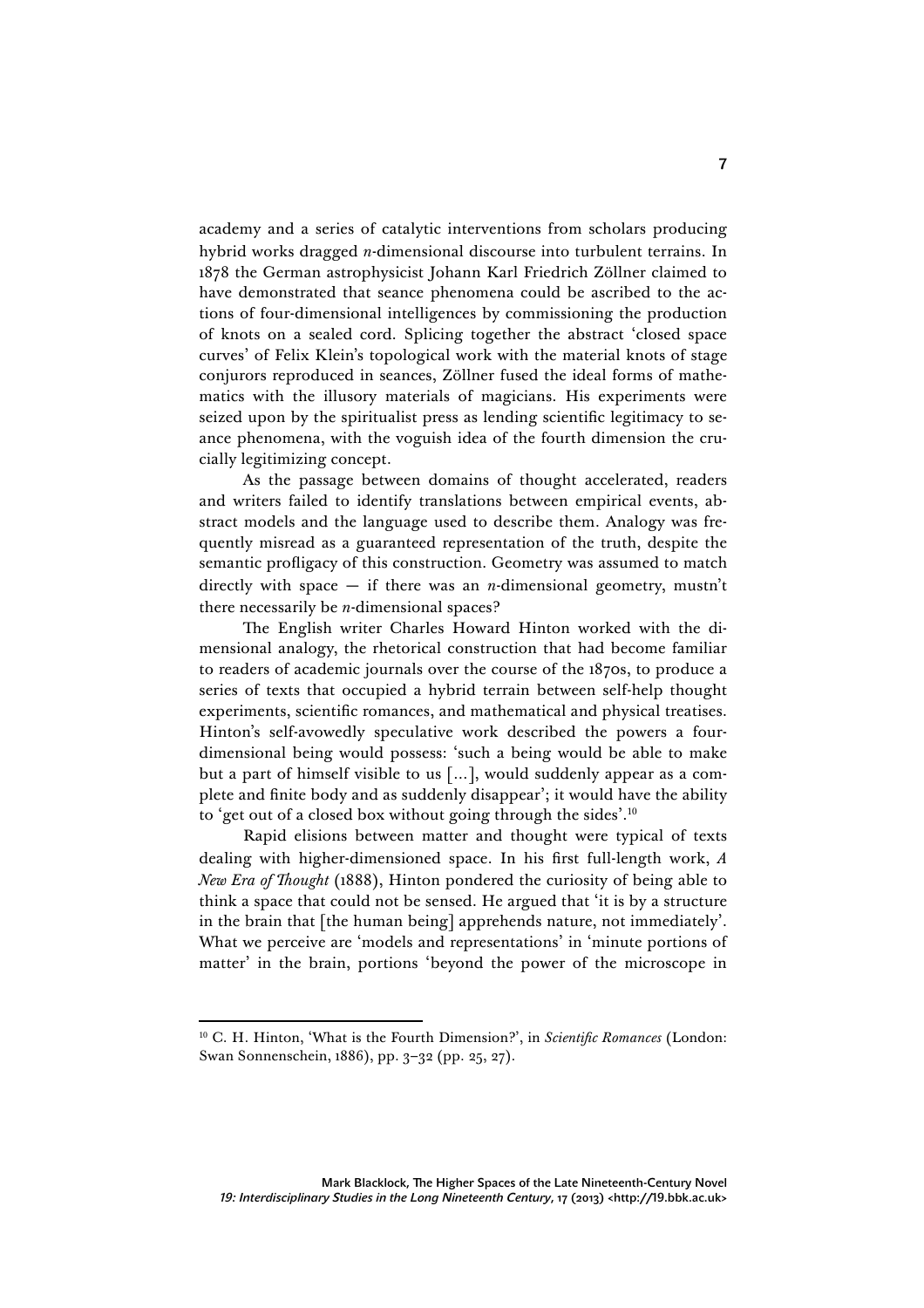their minuteness'. These 'brain molecules' did not, however, directly mimic external matter:

> It may be that these brain molecules have the power of fourdimensional movement, and that they can go through fourdimensional movements and form four-dimensional structures. If so, there is a practical way of learning the movements of the very small particles of matter  $-$  by observing, not what we can see, but what we can think.<sup>11</sup>

This oscillating neurological materiality incorporated Hinton's ethereal fourth dimension within the brain, and the brain within it.

In the same text Hinton made another significant argument for the development of *n*-dimensional thought, arguing for the existence of both a material and an eternal ethereal body for any organism, and an 'essential unity of the race':

> We find an organism which is not so absolutely separated from the surrounding organisms — an organism which is part of the aether, and which is linked to other aethereal organisms by its very substance — an organism between which and others there exists a unity incapable of being broken, and a common life which is rather marked than revealed by the matter which passes over it. (p. 64)

Hinton's speculative extrapolations from the mathematical to the physical, biological, and ethical nourished more overtly occultist appropriations of higher space. The anonymous *I Awoke! Conditions of Life on the Other Side Communicated by Automatic Writing* (1893) sold at one shilling net and, reprinted and extended two years later, described a higherdimensional afterlife. It referred throughout to 'the Master', a Christ, of 'a form which is in four dimensions, and which cannot be seen by ordinary earthly vision'.12 An appendix described the conditions of the various dimensions in which the dead lived: 'there is a fourth dimension […] which represents what you might call the inter-penetrative sphere.' It continued: 'this fourth dimension, only guessed at by you, is our first, the other three

<sup>11</sup> C. H. Hinton, *A New Era of Thought* (London: Swan Sonnenschein, 1888), pp. 48, 49.

<sup>&</sup>lt;sup>12</sup> *I Awoke! Conditions of Life on the Other Side Communicated by Automatic Writing* (London: Simpkin and Marshall, 1893), p. 25.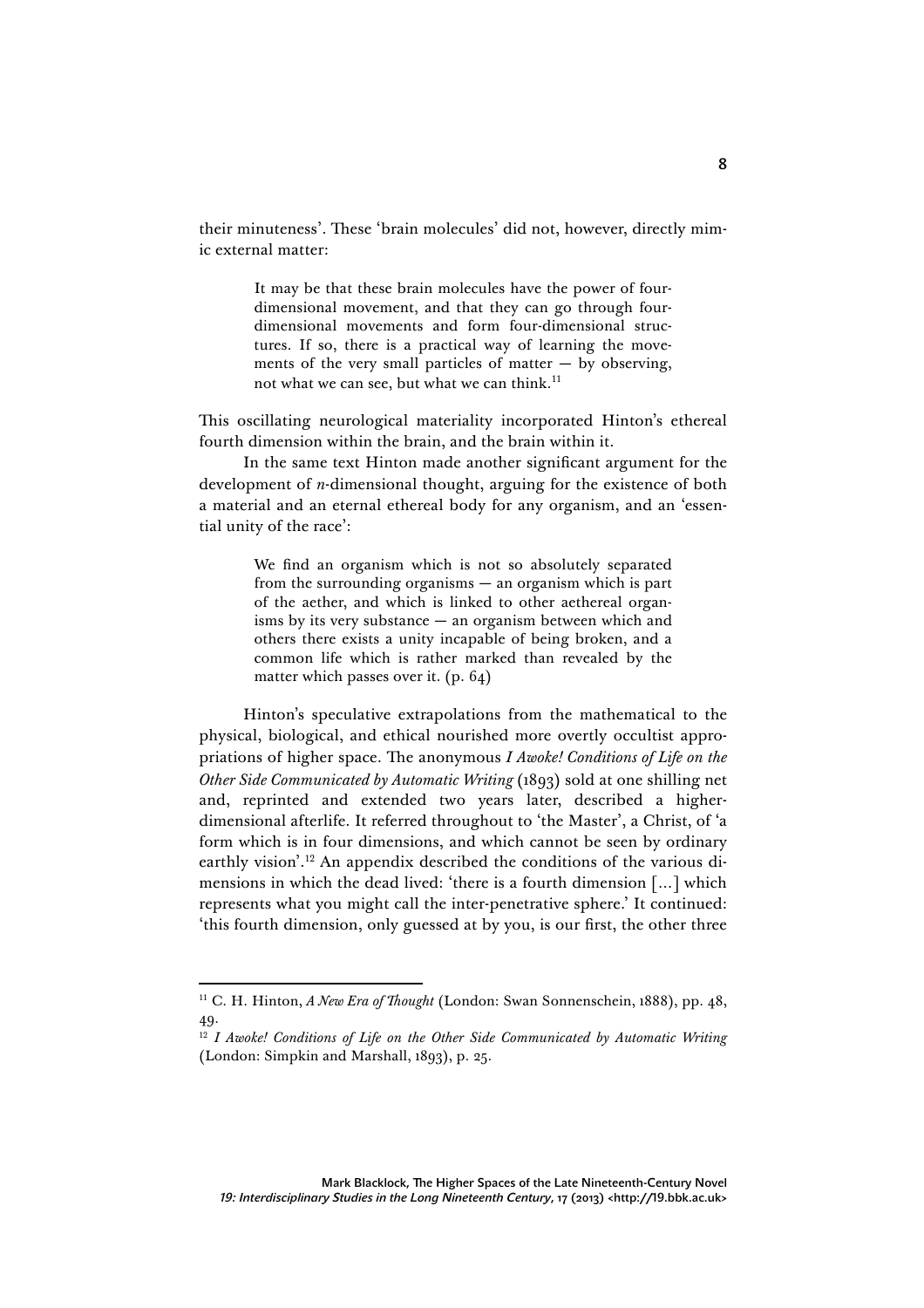fall from us as crude and imperfect.' The inhabitants of this dimension were capable of impossible feats of transportation:

> This power, when perfected, would give man absolute power of progression in every direction and in every part of the universe. He could pass through the heart of mountains, or could rise into the atmosphere to any height by altering, as it were, his own density, and the density of his path; nothing would prove a hindrance. (*I Awoke!*, p. ii)

The campaigning journalist W. T. Stead was one of many who embraced such giddying, sensational notions. The fourth dimension, wrote Stead, could be imagined by those 'with a vivid imagination', but 'has never been seen by mortal man':

> We however get glimpses of it in clairvoyance, in the phenomena of hypnotism, and in all the experiments which are known as telepathy, crystal-gazing, thought-reading, and all things in which we see, hear or communicate through things, which according to the known laws of third dimensional space, would render communication impossible.<sup>13</sup>

Stead was in no doubt about the correct prepositional description for higher space: indeed, this prepositional action was its very essence: 'Hence, Throughth.' The interpenetrative qualities of higher space, shortcircuiting the very materiality of matter, were central to Stead's 'throughth' because they enabled unhindered communication, through which access to 'truth', the other half of the pun, might be achieved. Above all, for Stead, 'throughth' was a medium.

While popular occultist and quasi-scientific, quasi-literary texts extended mathematical abstractions in imaginative and metaphorical directions, the features of higher space from which they extrapolated were all developed in the context of rigorously worked mathematical papers. Inversion and flexure of solid objects were mathematically possible if a fourdimensional manifold were allowed, and *n*-dimensional geometry was both useful and workable: as Spottiswoode had argued, 'it is a true and valuable expression of natural laws, and serves a definite purpose in the science of which it forms part' (p. 23). This mathematics nevertheless

<sup>&</sup>lt;sup>13</sup> W. T. Stead, 'Throughth; or, On the Eve of the Fourth Dimension: A Record of Experiments in Telepathic Automatic Handwriting', *Review of Reviews*, April 1893, pp. 426–32 (p. 426).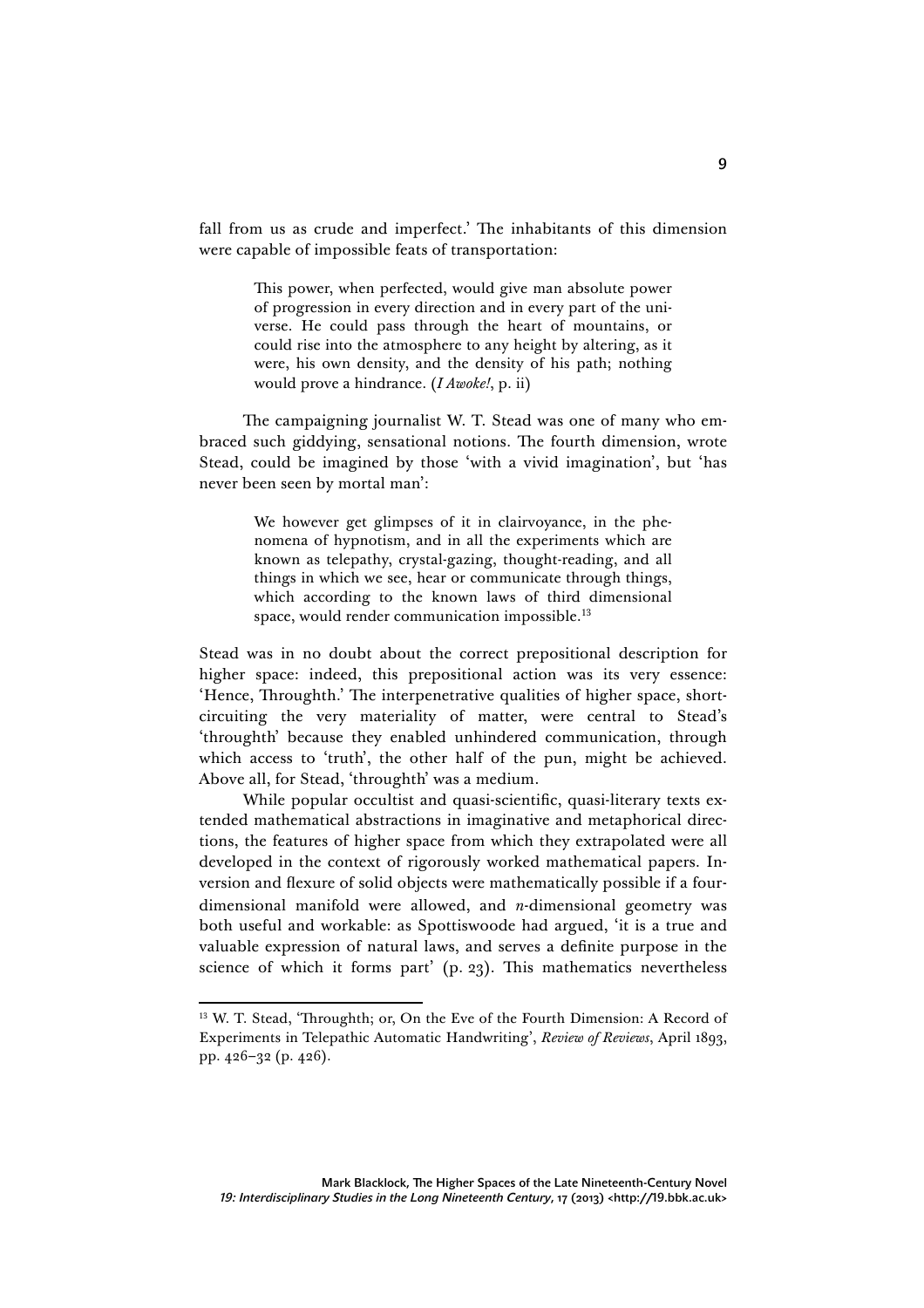posed a number of questions of the dominant view of Kantian space. First and foremost, Kant's close binding of 'apodictically certain' geometry and space — both a priori; both, in the terms of those who discussed Kant in the British academy, intuited — had to be questioned. If these geometries were true, either spaces to match them must exist, or geometry and space were not locked together.

Furthermore, higher space could no longer be thought of as space external, outside me: this was a space that was also through me. In it, two three-dimensional subjects could occupy the same space or the same subject could occupy two distinct spaces at the same time. The subject might even occupy a part of the four-dimensioned space such that it did not impinge on a particular three-dimensional section of that space at all, might slip out of three-dimensional space altogether but be close to it.

As this last feature indicates, higher space also made problematic the notion of space as a unity. Space of dimensions *n*−1 is by geometric definition a 'section' of *n*-dimensional space: in the case of threedimensional space a two-dimensional plane is a cross-section of said space; three-dimensional space has an analogous relationship to fourdimensional space. We become aware of the logical problems of applying geometrical ideas to space itself. The cross-section is an abstraction. Any object in three-dimensional space that approaches a plane remains threedimensional. Its thickness may be infinitely small, but it has thickness. If space is to remain a unity, if there is to be only one kind of space, mustn't it be of consistent dimensionality?

Finally, higher space is not a priori, a pre-existent conditioner of reason. It is a product of the understanding alone, an a posteriori concept without empirical content. How, then, to represent the fourth dimension in words? How to represent a kind of space speculated from mathematics but, despite the claims of some of its proponents, never intuited, or indeed sensed, but only thought or imagined? How to represent a kind of space for which remarkable features were claimed but never experienced? For Armstrong,

> a novel needs not simply to evoke space, as it would a smell or the taste and sight of a madeleine (famously in Proust) or a jam puff (in George Eliot's *The Mill on the Floss*). It has to make space a constitutive element, must produce it.

She argues that this production can be achieved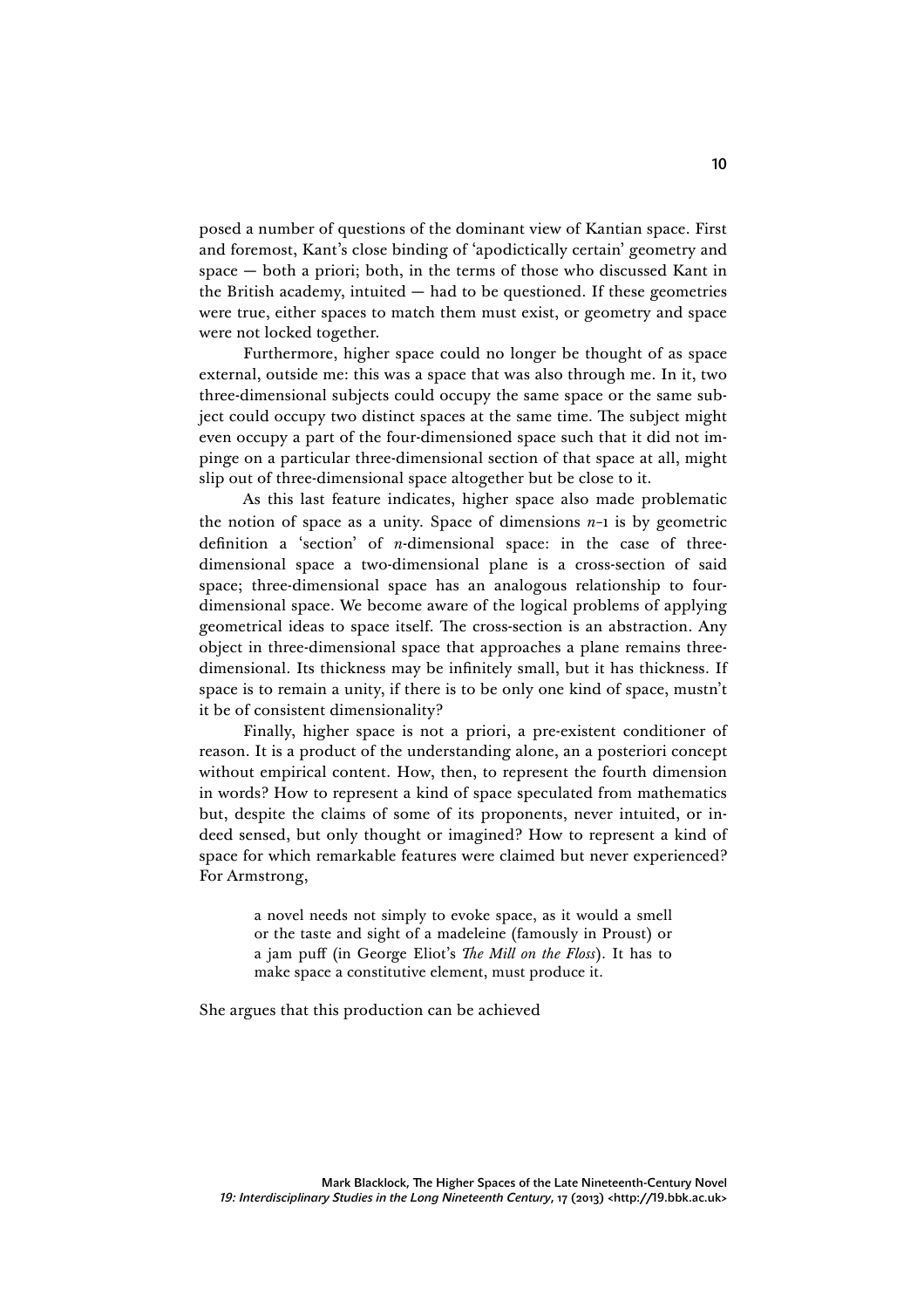by alternately negating and confirming the four principles that make spatial experience possible. Take away the body, reintroduce it: empty space of objects, restore objects; obliterate partitioned space, reinstate division; all of these are procedures that can be reversed or combined with one another. We are prompted into intensified spatial imagining when the novelist signals a change in spatial relations. (p. 578)

It is instructive to ask how fiction produces *higher* space, how it makes higher space a constitutive element; what is the nature of the *higher*-spatial subject as opposed to the 'interspatial' subject Armstrong sees as germane to the novel? How are *its* relations structured? What is clear from the outset is that higher space suggests forms of embodiment (or disembodiment) beyond those of standard space and in the following section I explore how these features were represented before moving to consider how the higher space might be read as metaphorically informing techniques of representation.

### Bodies

At the level of representation the fourth dimension enables the body to be inverted, absented or doubled in three-space. Incongruent counterparts can be made to coincide, space is no longer a unity and two objects or consciousnesses can occupy the same space.

Incongruent counterparts fuelled extraordinary speculations. Hinton explored the chiral inversions of the fourth dimension in his first collection of *Scientific Romances* in the pieces 'A Plane World' and 'A Picture of Our Universe'. 'A Plane World' borrowed from Edwin Abbott's *Flatland* (1884) the conceit of personified geometric figures to conceive of a male and female pair or triangles of opposite orientation: 'It is said that two beings, the most ideally perfect Vir and Mulier, were once living in a state of most perfect happiness when, owing to certain abstruse studies of the Mulier, she was turned irremediably into a man' (*Scientific Romances*, p. 146). Mulier would not tell the secret of her inversion but pledged to either die or return to her prior orientation. Hinton continues the metaphoric inversion of gender in his explanation:

> From our point of view it is easy to see what had happened. If the figure Mulier be taken up and turned over it will be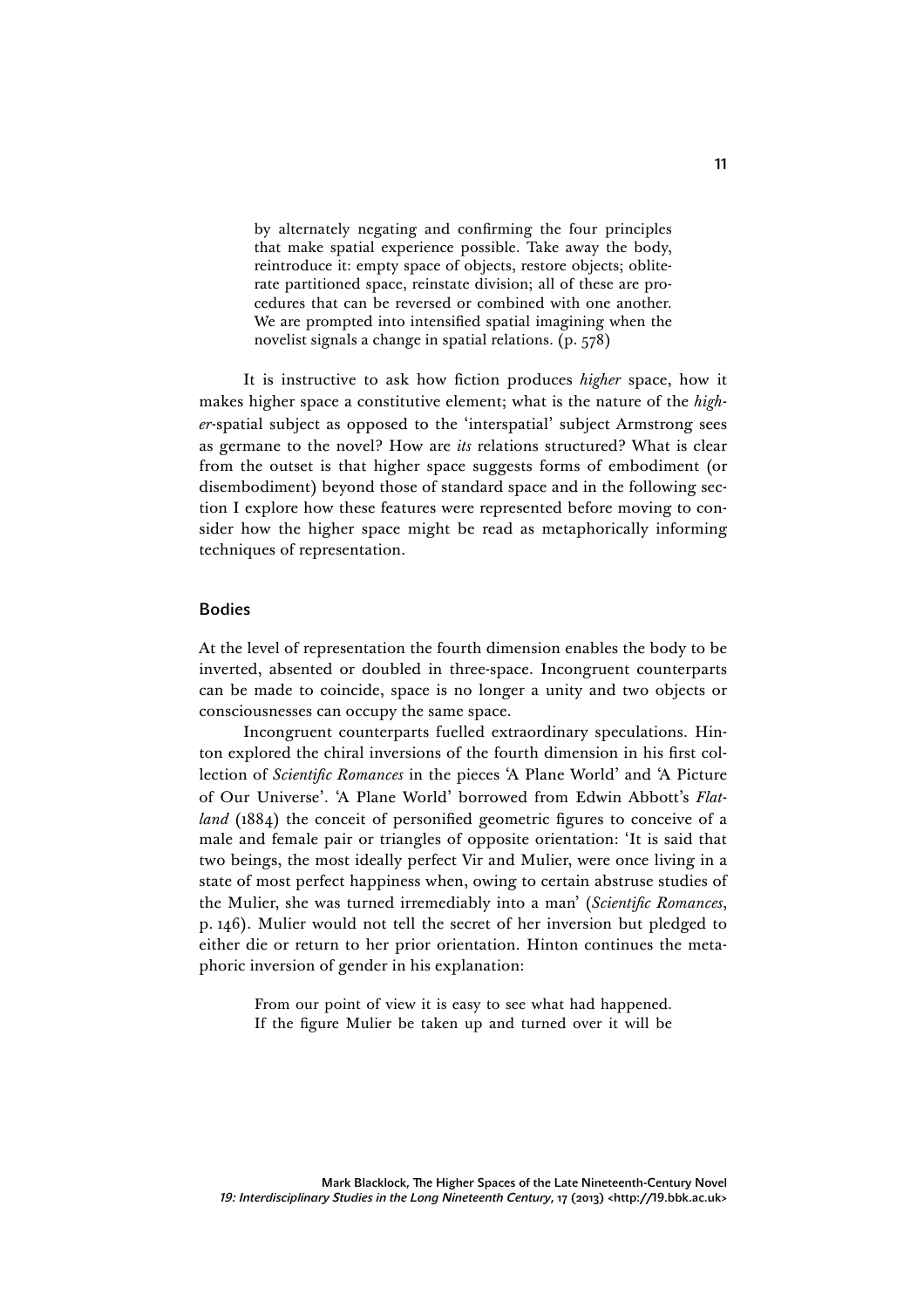easy to see that, though still a woman, her configuration has become that of a man. (p. 147)

The idea of gendered congruence was not isolated to the work of Hinton. The 1904 novel *Eduard's Traum* by the humorist Wilhelm Busch, an heir to the tradition of the geometric satire, riffed extensively on incongruent geometric couples and the annihilation of their differences in higher space:

> I inquired for the congruence office, an institution which is similar to the county clerk's office where marriage licences are given. As no one could give me any information I went to the mayor and was told 'We have no such nonsense; any one anxious for such an experience, especially if it be a case of symmetrical congruence, will please go to the third dimension.'

> As the atmosphere in the mayor's office was very close I bade him good-bye and went through the ceiling into tridimensional space where stereometric liberty prevails and where spatially sympathetic couples have the licence of marriage relations. But even here no exceptions were allowed.

> I just saw two spherical triangles, one the exact reflected image of the other. They returned in tears from the congruence office where they had been refused. A pair of infinitely delicate gloves, one left one and one right one, were groomsman and bridesmaid, and they comforted the unfortunate couple, saying that they were in the same predicament and if there was no other hope they could after all elope into the fourth dimension, where nothing was impossible. 'Alas!' sighed the bride, 'who knows what the fourth dimension is like?' One might have pitied the poor people but we must not be too quick with our sympathy, for the inhabitants of this unsubstantial country are hollow, sun and moon shine through them, and any one who stands behind them can easily count the buttons on their vests in front.<sup>14</sup>

For higher-spatial thinkers with progressive views about gender and sexuality, the potentials of higher-spatial union generated optimism or humour and the dissolution of fixed oppositions. In physical mode, though, Hinton speculated alternate outcomes to the meeting of doubles. 'A Picture of Our Universe' invited its reader to picture coils of opposite

<sup>14</sup> Wilhelm Busch, *Edward's Dream*, trans. and ed. by Dr Paul Carus (Chicago: Open Court, 1909), pp. 36–37.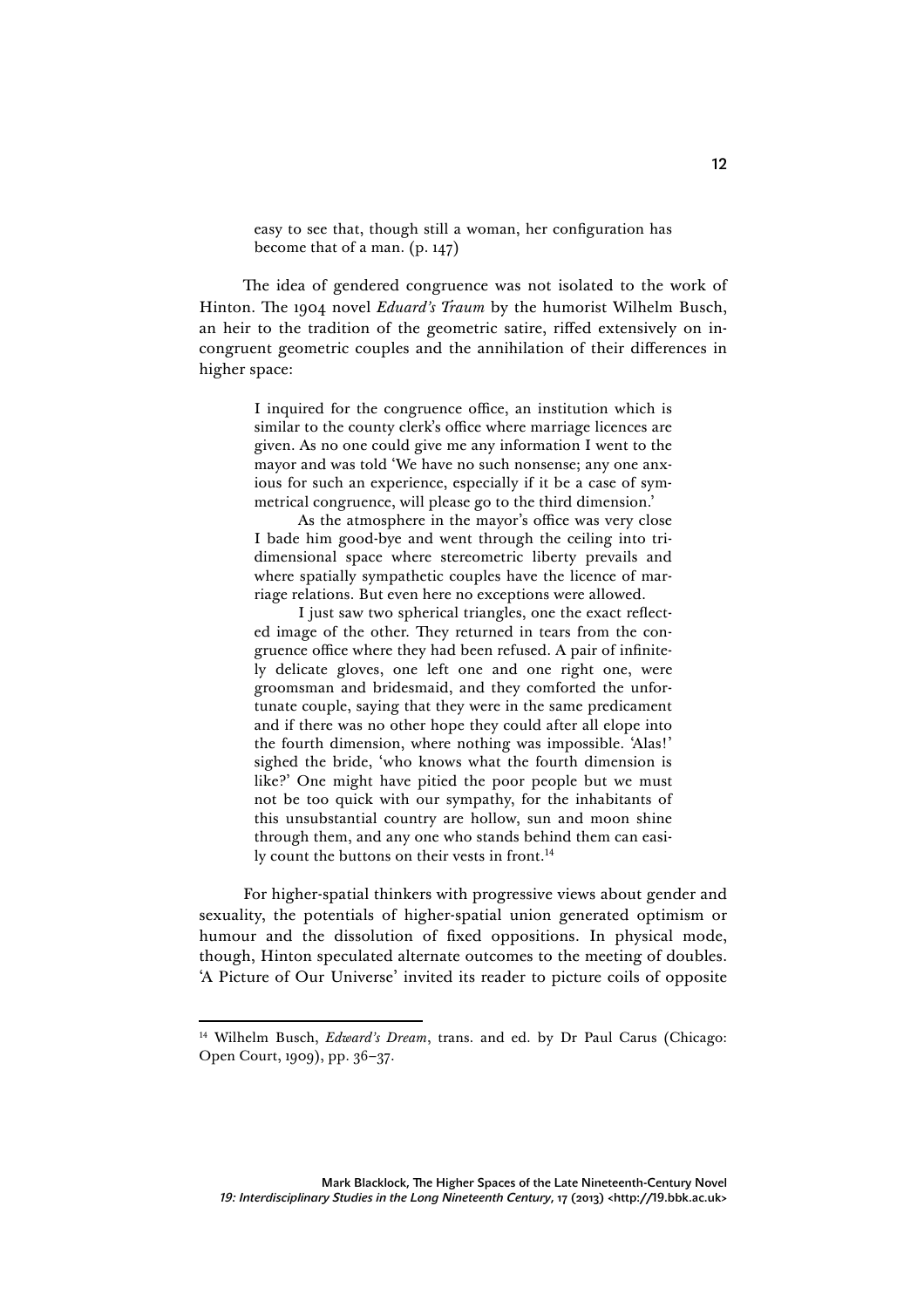orientation, 'twists', and 'image twists'. Relating these to the negative and positive charges of static electricity, it imagined that for every twist the image twist, its 'simulacrum', was somewhere produced. Having rehearsed various conditions for the conduction and discharge of electric current and extrapolated to larger, more complex bodies, Hinton transposed his speculations onto the human body in terms that reproduced the annihilation of the idea of incongruent counterparts:

> We must conceive that in our world there were to be for each man somewhere a counter-man, a presentment of himself, a real counterfeit, outwardly fashioned like himself, but with his right hand opposite his original's right hand. Exactly like the image of the man in a mirror. And then when the man and his counterfeit met, a sudden whirl, a blaze, a little steam, and the two human beings, having mutually unwound each other, leave nothing but a residuum of formless particles. (*Scientific Romances*, p. 172)

Gottfried Plattner, the subject of H. G. Wells's 'The Plattner Story' (1896), does not meet but becomes his own 'counterfeit'. The narrator  $$ the voice of Wells at barely one remove — informs us: 'Never was there a more undeniable fact than the inversion of Gottfried Plattner's anatomical structure.'15 Plattner, a teacher at a private school, has disappeared for nine days after igniting a mysterious green powder brought to the school by a pupil. On his return he has become a mirror image of himself:

> Gottfried's heart beats on the right side of his body. […] All other unsymmetrical parts of his body are similarly misplaced. The right lobe of his liver is on the left side, the left on his right; while his lungs, too, are similarly contraposed.  $(p. 194)$

Wells offers the following technical explanation for the fate that has befallen Plattner:

> There is no way of taking a man and moving him about in space, as ordinary people understand space, that will result in our changing his sides […]. Mathematical theorists tell us that the only way in which the right and left sides of a body can be changed is by taking that body clean out of space as

<sup>&</sup>lt;sup>15</sup> H. G. Wells, 'The Plattner Story', in *Selected Short Stories* (London: Penguin, 1968), pp. 193–211 (p. 193).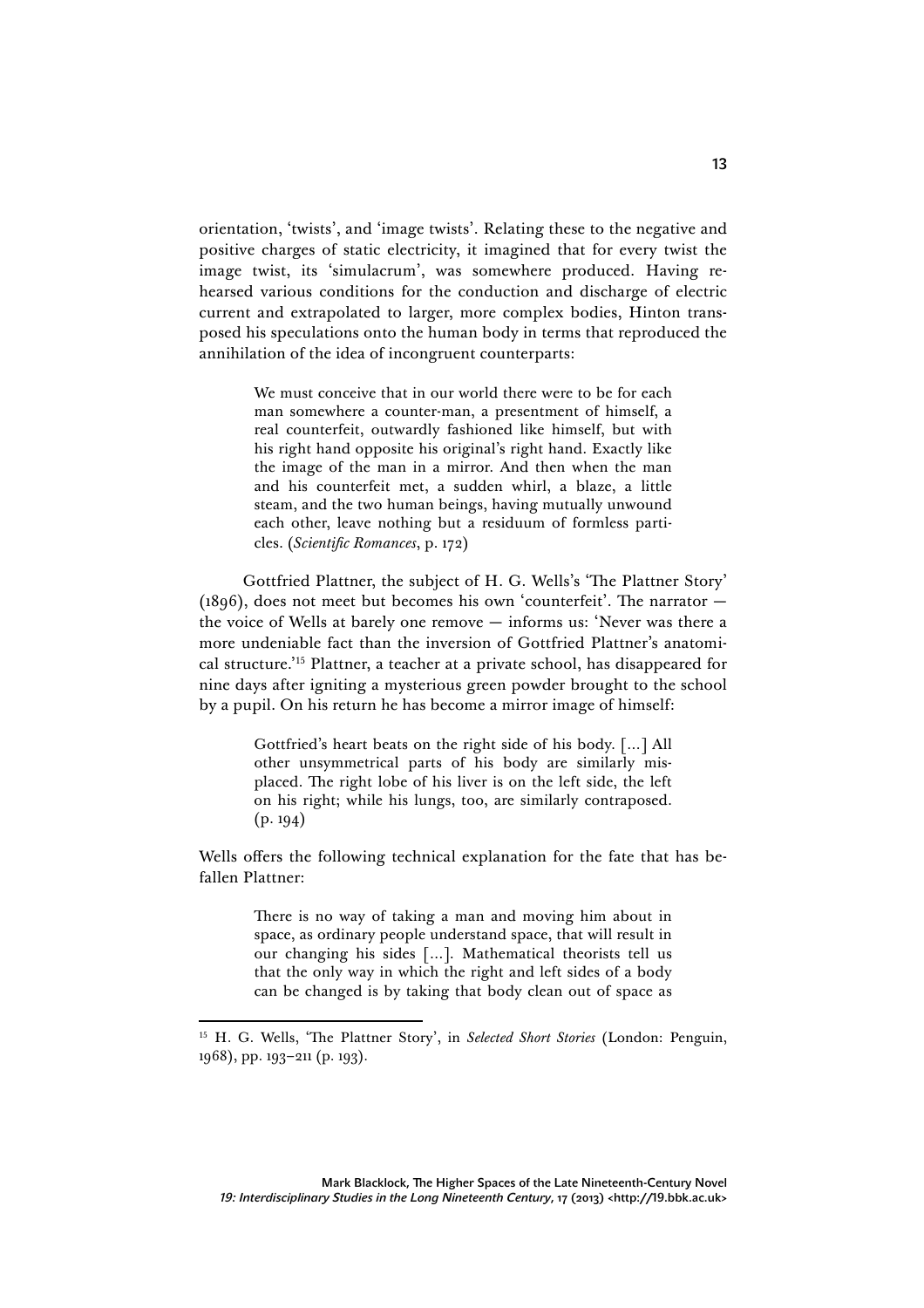we know it  $-$  taking it out of ordinary existence, that is  $$ and turning it somewhere outside space […]. To put the thing in technical language, the curious inversion of Plattner's right and left sides is proof that he has moved out of our space into what is called the Fourth Dimension, and that he has returned again to our world. (pp. 195–96)

Plattner is fortunate to return as more than the 'residuum of formless particles' envisaged by Hinton. He has undergone a higherdimensional accident but has been able to come back, inverted: a curious body, certainly, a corporeal oddity, but not impossible — *situs inversus* is a well-documented medical phenomenon. He has gone suddenly, like Mulier — 'she disappeared absolutely; although she was surrounded by her friends, she absolutely vanished' (Hinton, *Scientific Romances*, p. 147) but just as suddenly returned. In Wells's *The Invisible Man* (1897), the eponymous Griffin, another character whose corporeal transparency relies on the fourth dimension — 'I found a general principle of pigments and refraction, a formula, a geometrical expression involving four dimensions'  $-$  struggles to make the return.<sup>16</sup>

The continuum of corporeal possibilities afforded by higher space run the gamut from total absence to full (or doubled) presence. Algernon Blackwood's story 'A Victim of Higher Space' (1914) embodies all the stages along the spectrum, an expanding cross-section in one figure:

> A thin perpendicular line tracing itself from just above the height of the clock and continuing downwards till it reached the woolly fire-mat. This line grew wider, broadened, grew solid. It was no shadow; it was something substantial. It defined itself more and more. Then suddenly, at the top of the line, and about on a level with the face of the clock, he saw a round luminous disc gazing steadily at him. It was a human eye, looking straight into his own, pressed there against the spy-hole […]. Then, like someone moving out of deep shadow into light, he saw the figure of a man come sliding sideways into view, a whitish face following the eye, and the perpendicular line he had first observed broadening out and developing into the complete figure of a human being.<sup>17</sup>

<sup>16</sup> H. G. Wells, *The Invisible Man: A Grotesque Romance* (London: Dent, 1995), p. 81. <sup>17</sup> Algernon Blackwood, 'A Victim of Higher Space', in *The Complete John Silence Stories*, ed. by S. T. Joshi (New York: Dover, 1998), pp. 230–46 (p. 233).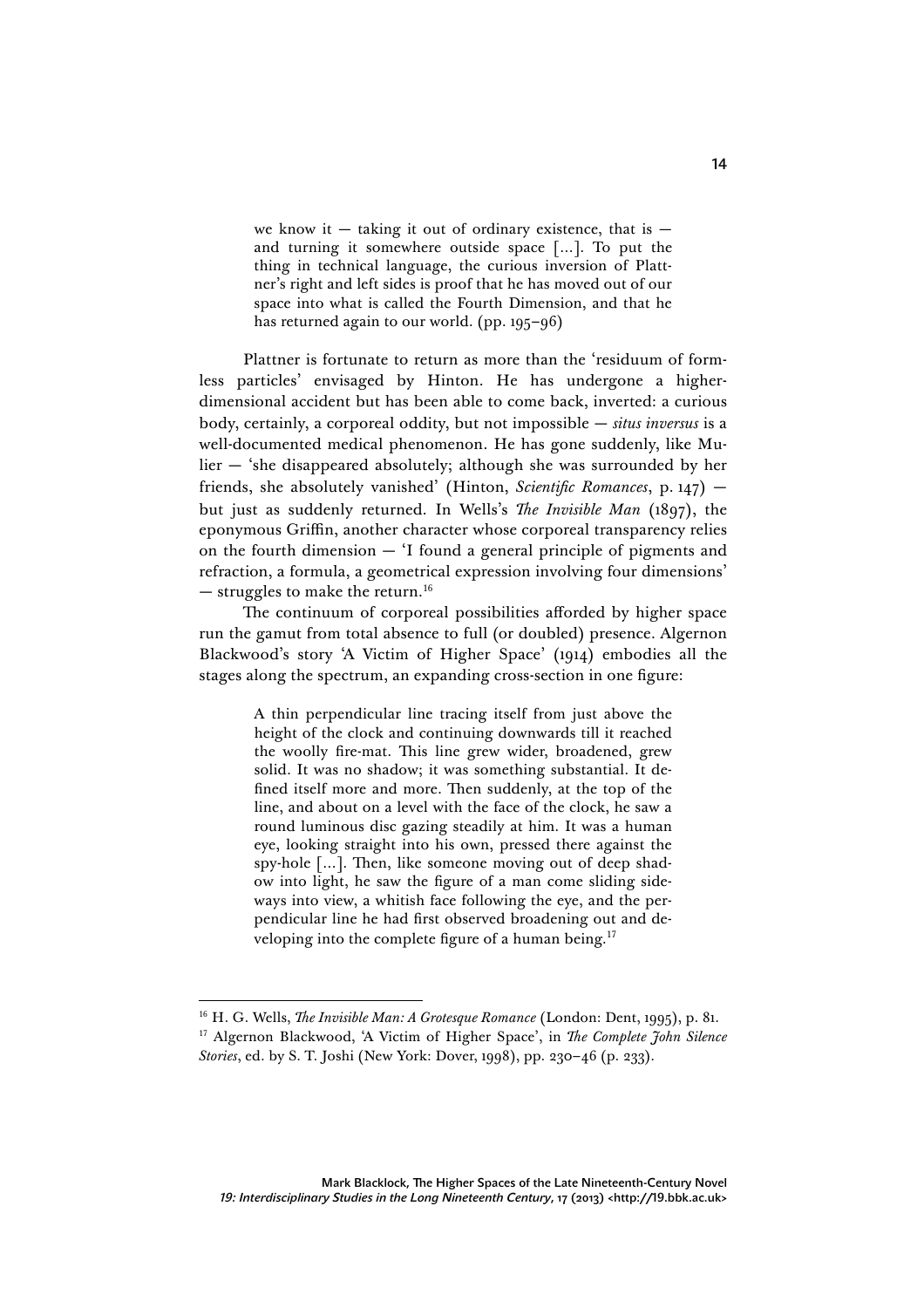Both Blackwood's 'Victim' and Wells's Griffin are desperate to return to full corporeal form. The invisible female protagonist of Hinton's *Stella*, however, prefers incorporeality. She describes to Hugh Churton how the scientist Michael Graham had succeeded in making her invisible:

> 'But he found out how to alter the coefficient of refraction of the body. He made my coefficient equal to one.' 'But why should he?' 'Don't you see, Hugh, being is being for others. Michael used to say that true life begins with giving up.'<sup>18</sup>

The absenting of the corporeal self in the Hintonian vision of higher space is an act of pure altruism. For the egotists Griffin and the Victim, the loss of the corporeal self, the spatial body of the three-dimensioned space, is terrifying: selfishness is self-fullness; altruism is an act of spatial voiding, of occupying no space, even that of one's own body. Mind, however, remains for Griffin, Stella, and the Victim.

Corporeal inversion and dissolution caused by exposure to higherdimensioned spaces provoke polarized representations, but responses to the implications of permeability for the body tend towards unanimity. The possibilities of co-presence are uncomfortable at best. When the strictures of Kantian space are violated in 'The Plattner Story' Wells uses typographic emphasis to make his point:

> Then came a thing that made him shout aloud, and awoke his stunned faculties to instant activity. *Two of the boys, gesticulating, walked one after the other clean through him!* Neither manifested the slightest consciousness of his presence. It is difficult to imagine the sensation he felt. (p. 202)

The material permeability and spatial mobility leading to co-presence could be positively conceived in formal terms, however.

## Co-presence/possession and *style indirect libre*

At its plainest level, narrative voice is central to the constituted spatiality of a text. In the broadest terms, a first-person narrative locates the reader in a determinate subjective space while the third-person allows for greater

<sup>18</sup> C. H. Hinton, *Stella and an Unfinished Communication: Studies in the Unseen* (London: Swan Sonnenschein, 1895), p. 35.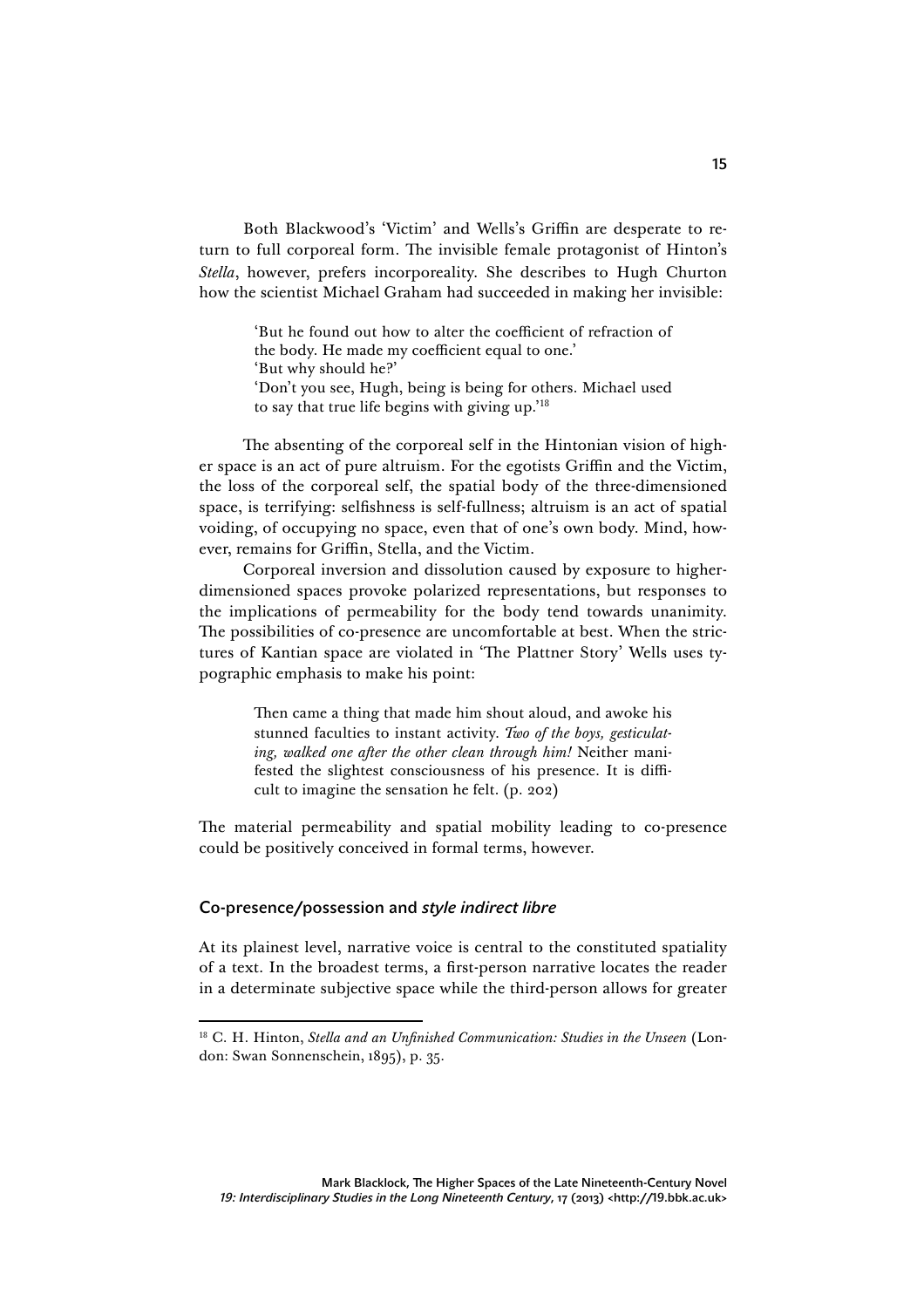mobility of perspective. Such mobility finds its apogee in the intermediate voice that uses aspects of both first- and third-person, a style that is most frequently termed free indirect discourse after the French, *style indirect libre*. In the English language, this technique was frequently evident in the nineteenth-century novel but was both practised and theorized most comprehensively by Henry James. Gérard Genette writes that 'for post-Jamesian partisans of the mimetic novel (and for James himself)' it was 'the best narrative form'.19

Genette reads James's theory of the novel as a resurgence of the Platonic struggle between 'pure narrative' and mimesis:

> We know how this contrast [...] abruptly surged forth again in novel theory in the United States and England at the end of the nineteenth century and the beginning of the twentieth, with Henry James and his disciples, in the barely transposed terms of showing vs. telling. (p. 163)

Genette considers the 'focalization' of narration and reads Jamesian technique as a 'fixed internal focalization', maintaining its centre in one character as opposed to moving between many (variable) or many at the same time (multiple). (p. 189)

Dorrit Cohn terms the technique 'narrated monologue' and offers a clear description of how it is achieved: the dropping of the third-person verbs of narration, or thought, as the passage proceeds. Cohn makes the clear point that this technique fuses both thought and vision:

> The narrated monologue  $-$  in contrast to the quoted monologue — suppresses all marks of quotation that set it off from the narration, and this self-effacement can be achieved most perfectly in a milieu where the narrative presentation adheres most consistently to a figural perspective, shaping the entire fictional world as an uninterrupted *vision avec*. The narrated monologue itself, however, is not *vision avec*, but what we might call *pensé avec*: here the coincidence of perspectives is compounded by a consonance of voices, with the language of

<sup>&</sup>lt;sup>19</sup> Gérard Genette, *Narrative Discourse: An Essay in Method*, trans. by Jane E. Lewin (Ithaca: Cornell University Press, 1983), p. 168.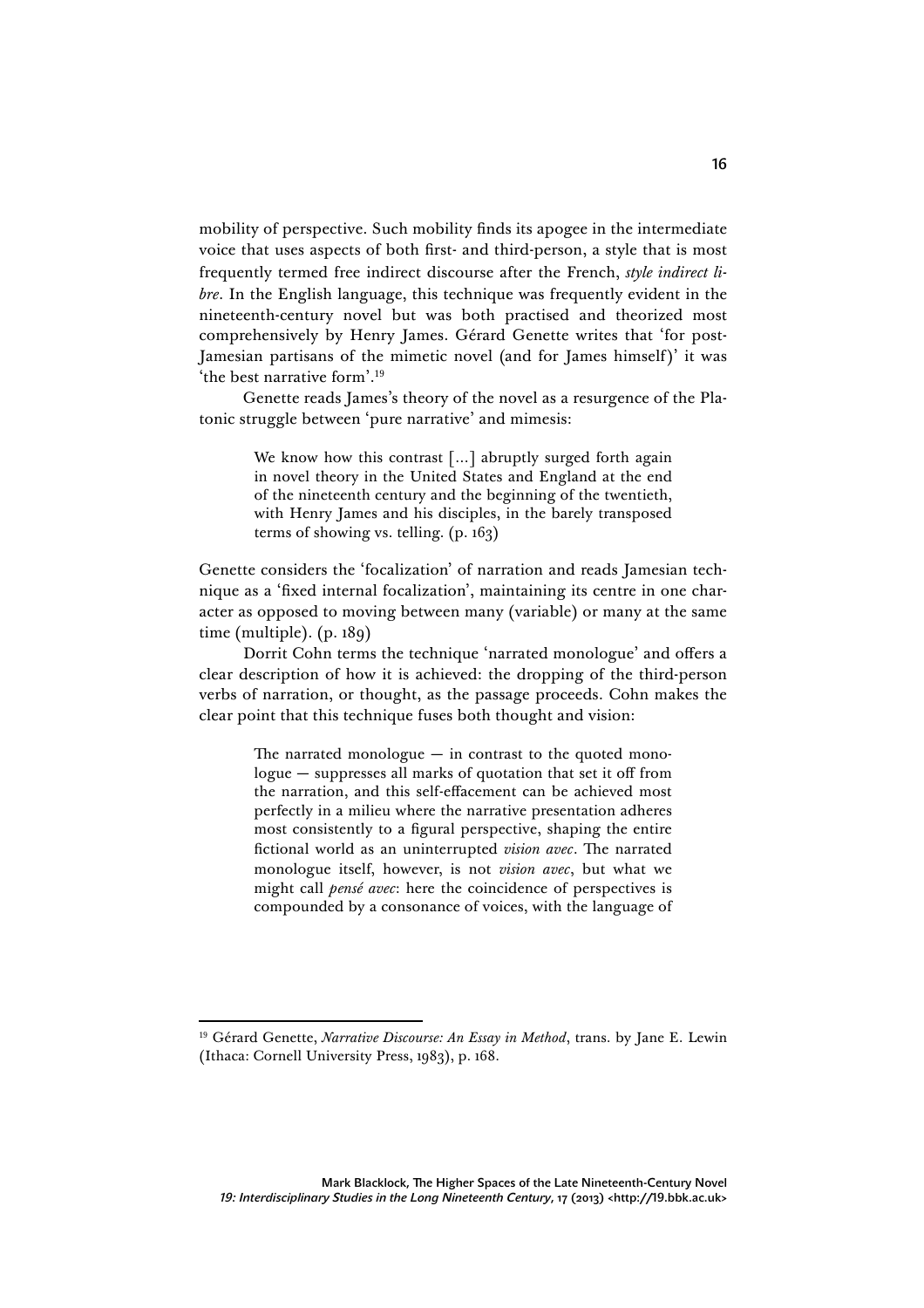the text momentarily resonating with the language of the figural mind.20

As an example of the internal spatiality of narrative perspective, free indirect discourse might owe much to the kinds of mobility offered by a fourth dimension. The narrated monologue has a 'now-you-see-it, now-you-don't quality' due to its commingling of 'narratorial and figural language' (Cohn, p. 109). Cohn extends its ambiguity to the presentation of character and context. Where narration imposes a boundary between the internal and external, the narrated monologue 'can reflect sites and happenings even as they show a character reflecting on these sites and happenings' (p. 132). This is a technique that uses language to produce spatial effects, to manoeuvre the readerly consciousness into communion with the figural consciousness, and allows a perspective that is at the same time single and double, a liminal, intermediate voice. Cohn describes this as 'imperceptibly integrating mental reactions into the neural-objective report of actions, scenes, and spoken words' (p. 115).

The permeability of the physical body, its susceptibility to higherspatial possession, occurs as the spatial aspects of novelistic voice, or mood, tend towards a similar form of co-location. This is perfectly exemplified in Henry James's use of the metaphor of possession: 'A beautiful infatuation this, always, I think, the intensity of the creative effort to get into the skin of the creature; the act of personal possession of one being by another at its completest.<sup>'21</sup>

In the preface to *What Maisie Knew* (1897), James declared himself 'addicted to seeing "through" — one thing through another, accordingly, and still other things through that' (*Art of the Novel*, pp. 153–54). James's 'through' might not map directly onto Stead's 'throughth'; it might not necessarily be permeability but vicariance, seeing via. This is, nevertheless, a position of mobility, as illustrated by the preceding sentence, describing 'his love, when it is a question of a picture, of anything that makes for proportion and perspective, that contributes to a view of all the dimensions' (p. 153). James's metaphor of 'the house of fiction', at the window of which stands the artist, has become a critical commonplace: 'The spreading field, the human scene, is the "choice of subject"; the pierced aperture, either broad or balconied or slit-like and low-browed, is

<sup>20</sup> Dorrit Cohn, *Transparent Minds: Narrative Modes for Presenting Consciousness in Fiction* (Princeton: Princeton University Press, 1978), p. 111.

<sup>21</sup> Henry James, *The Art of the Novel: Critical Prefaces*, ed. by Richard P. Blackmur (New York: Charles Scribner's Sons, 1934), p. 37.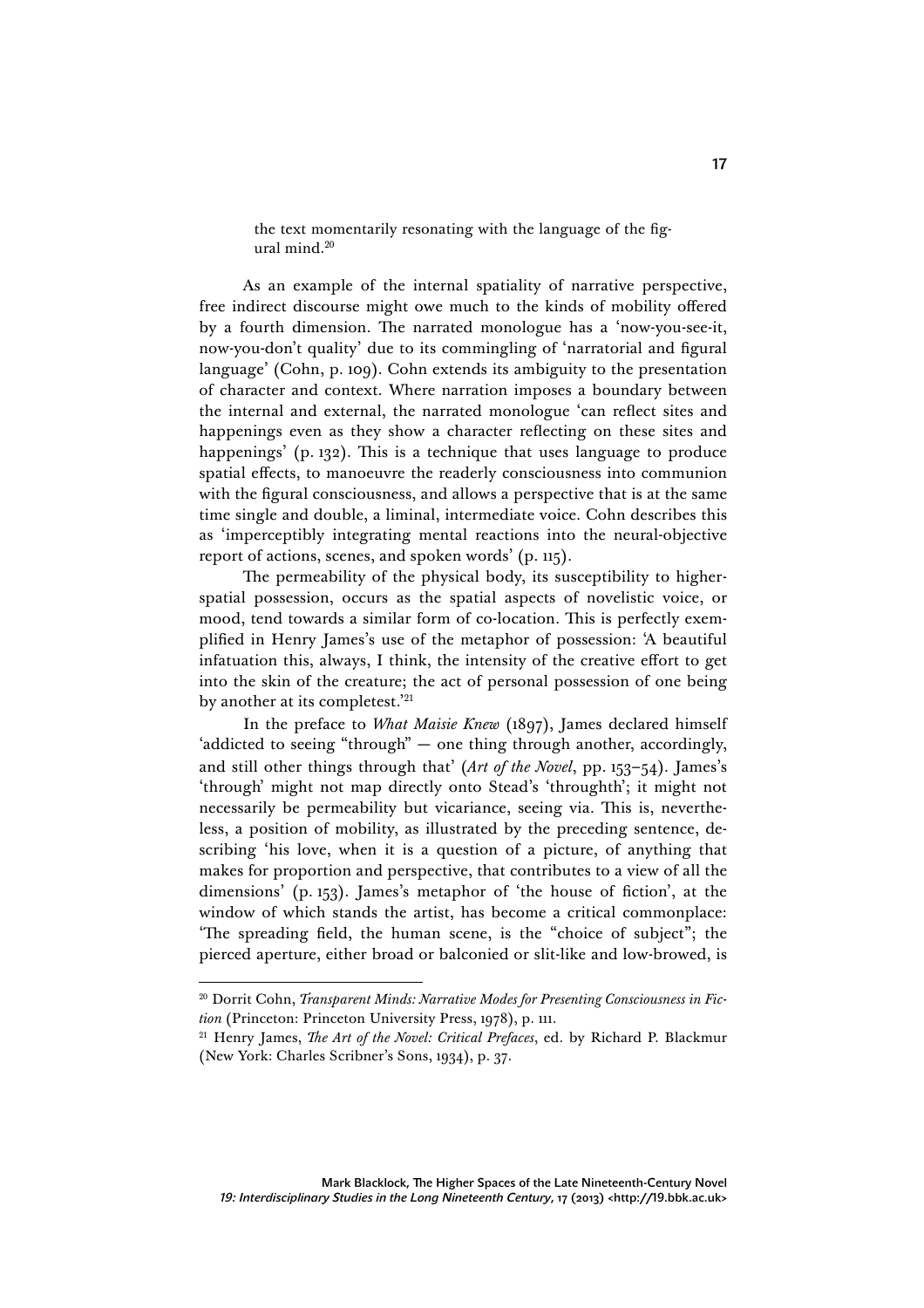the "literary form"' (*Art of the Novel*, p. 37). James was bringing 'all the dimensions' into play in his mobility around the form.

That James figures possession as an essential aspect of his theory of the novel alerts us to his concern with spatiality and responsiveness to the imagined spatiality of the period. To get into the skin of the character is to occupy the same space, primarily. Only then can the consciousness be shared: it cannot be shared from above, or below, or to the side. Thinking the same thoughts is part of the matter but seeing with the same eyes, hearing with the same ears, sharing the sensible experience of the subjectivity is crucial: spatial identity and identification, the co-location made possible by higher-dimensional theories. James figured the fourth dimension in its occulted form, as evidenced by Fleda's remark in *The Spoils of Poynton* (1896) when asked to name the mysterious aura of Mrs Gereth's collection of *objets*: 'It's a kind of fourth dimension. It's a presence, a perfume, a touch. It's a soul, a story, a life. There's ever so much more here than you and I.'22

The co-location of consciousnesses also maps onto the wellrehearsed supernatural trope of possession elsewhere. In George du Maurier's *The Martian* (1897), the hero Barty Josselin is possessed by a Martian intelligence that writes through him, an interplanetary fictional equivalent of the 'communicating intelligences' of many an automatically produced occult text. Martia gives Barty written instructions: 'First of all, I will write out for you a list of books which you must study whenever you feel I'm inside you  $-$  and this more for me than for yourself.<sup>223</sup> Martia produces best-selling works in two languages, the most celebrated of which is 'La quatrième Dimension in French'. Possession makes Barty an authority on the very higher space that legitimizes the concept of co-location.

*The Inheritors* (1901), a collaboration between Joseph Conrad and Ford Madox Hueffer, centred on the machinations of the Dimensionists, a race of humanoids from the fourth dimension. The narrator Granger meets, and finds himself irresistibly attracted towards, a Dimensionist woman who assumes the identity of his sister. It emerges that not only can she read minds  $-$  'she seemed to divine my thoughts, to be aware of their

<sup>22</sup> Henry James, *The Spoils of Poynton*, ed. by Bernard Richards (Oxford: Oxford University Press, 1982), p. 172.

<sup>23</sup> George du Maurier, *The Martian* (London: Harper, 1897), p. 361.